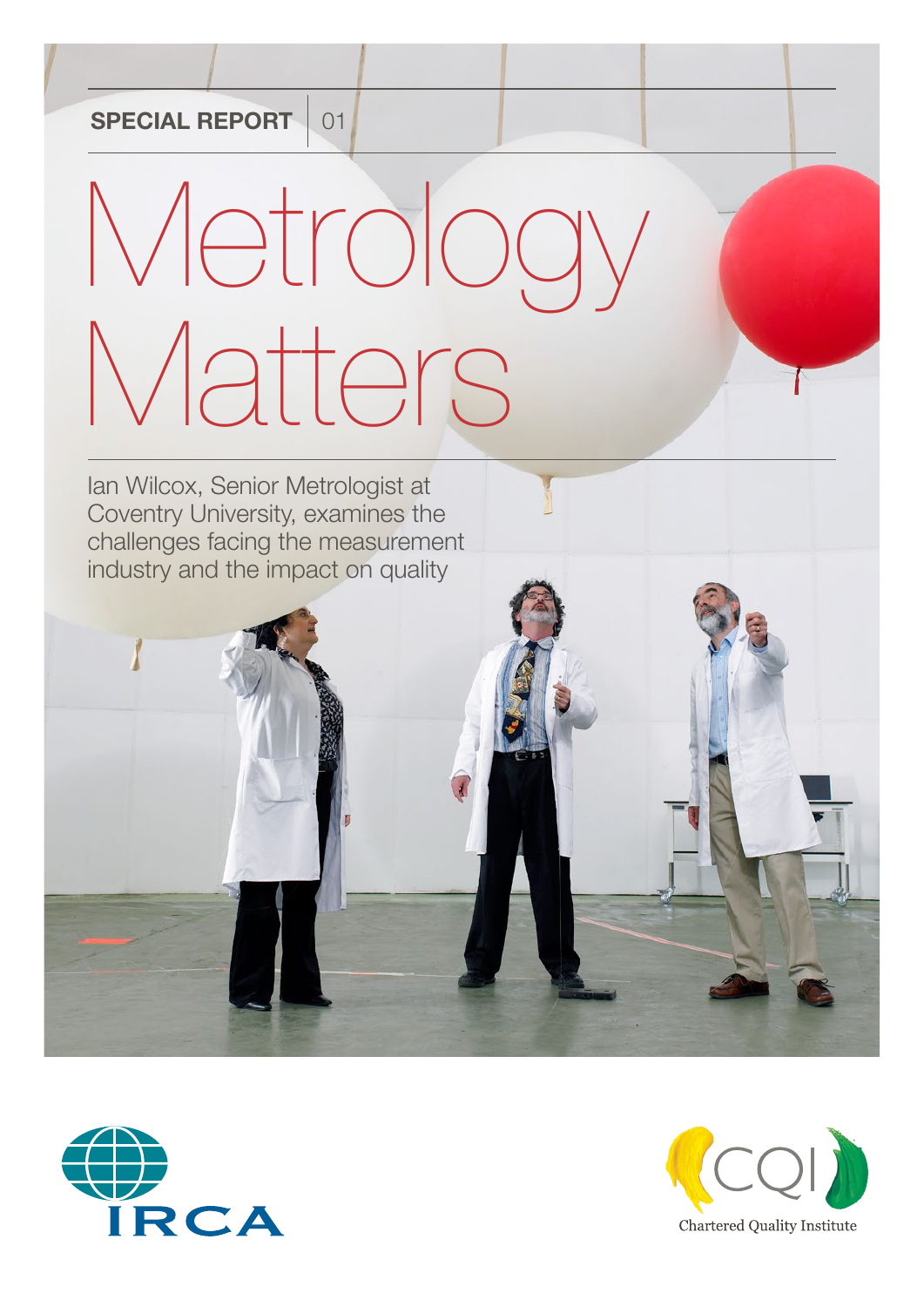#### <span id="page-1-0"></span>**Contents**

- [03 Metrology Matters](#page-2-0)
- [05 21st Century Challenge](#page-4-0)
- [07 Trends in Metrology](#page-6-0)
- [09 Organisational Views](#page-8-0)
- [10 Building on Success](#page-9-0)
- [11 A Community for Change](#page-10-0)

Published in April 2015 by the Chartered Quality Institute: 2nd Floor North, Chancery Exchange, 10 Furnival Street, London, EC4A 1AB.

© CQI 2014. All rights reserved.

Incorporated by Royal Charter and registered as a charity, number 259678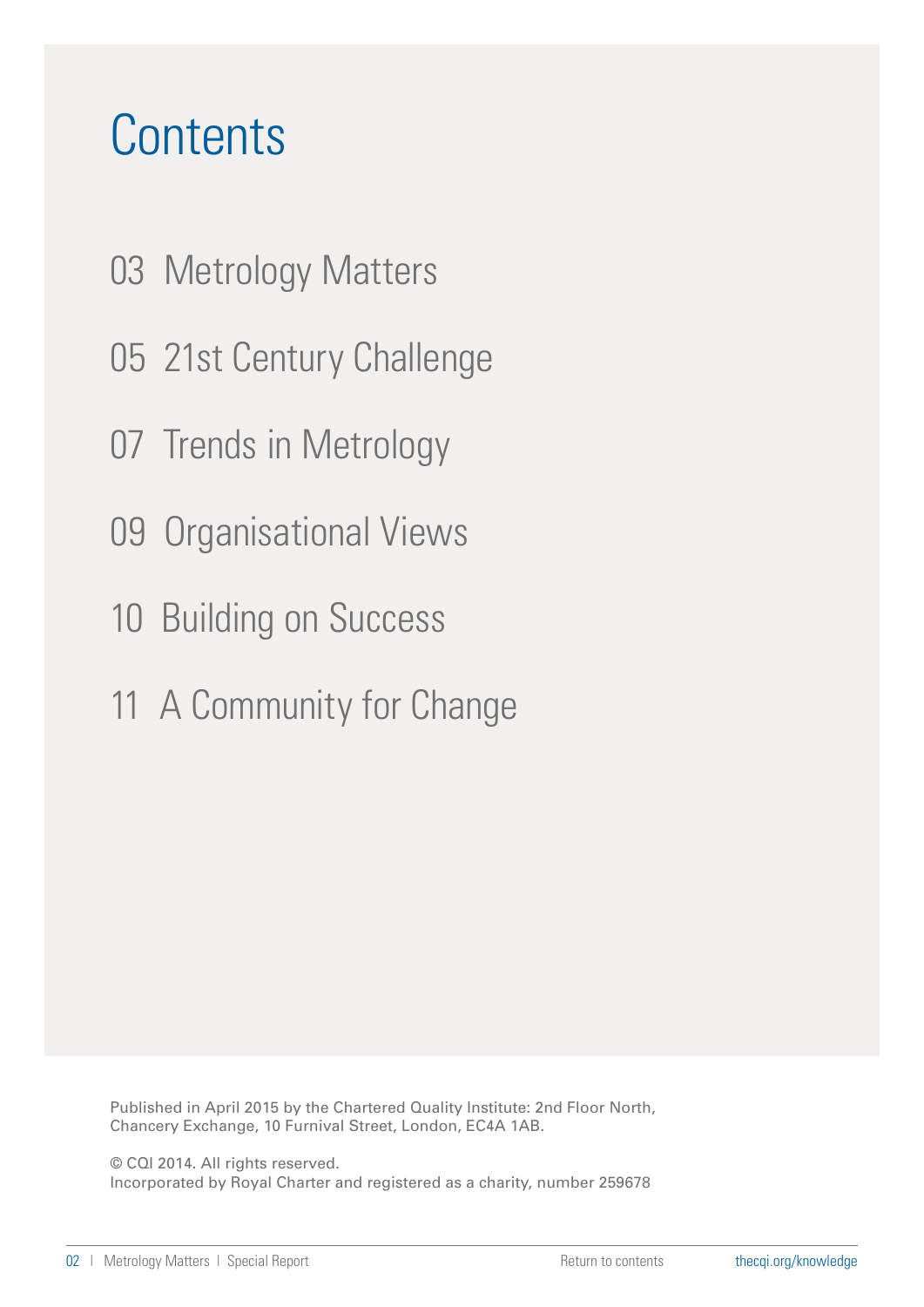### <span id="page-2-0"></span>Metrology Matters

Metrology is a science – it is the discipline of measurement. Applied metrology includes the undertaking and planning of measurement, as well as the evaluation of its effectiveness. Metrology includes parameters known as S.I. units (the Système International d'Unités or the International System of Units) such as temperature, mass and time. But the mass of applied metrology in manufacturing and engineering is dimensional, encompassing size, shape and form. For any business the correct and proportionate application of metrology is a mission-critical factor in delivering quality products and services, driving cost efficiency and continuous improvement, including return on investment (ROI). One of the enemies of successful metrology is a 'Pandora'sbox mentality', whereby businesses believe it's easier to assume accurate measurement just happens in this digital age. Many potentially successful businesses have floundered by investing huge resources on that false and fatal assumption. Metrology as an applied philosophy involves utilising tools and processes where appropriate to drive improvement. It can be considered akin to Lean in its application.

Metrology should underpin every major aspect of the manufacturing process. Quality starts with the initial design. Good design is recognised as a crucial building block but, ironically, design for metrology is an important early step that is often missed. It provides assurance that the datum and tolerance of a part is realistic, achievable and cost efficient. Keeping measurement high on the agenda and effectively managed throughout the entire manufacturing process helps to mitigate against costly temporary fixes and corrective actions. Underinvestment in the adequate resourcing for applying effective metrology is often the norm. Measurement in itself doesn't result in a tangible product and is therefore seen an indirect function. However, if measurement is effectively applied across a business, it can underpin all the vital decision-making processes – from conception to shipping – on which the business ultimately stands or falls. Whether these include simple production decisions, continuous improvements, cost-reduction initiatives, future product development or sales tools, all are totally dependent on the validity and quality of the data obtained in measurement.

Today, companies compete in a globally competitive market, this involves finely balancing manufacturing costs and quality. Poor data means poor business intelligence, threatening the prospects of the enterprise with confusing key process indicators. Metrology, applied correctly from the start, ensures competitive advantage by keeping costs down and quality high. Investment in metrology planning, process control and maintenance cycles prevents major issues appearing downstream. Product recalls, litigation and reputational damage are high-cost activities that can often be avoided.

The argument over 100% inspection versus process control has long been won, with process control now the norm. Last century, the capability of measurement technology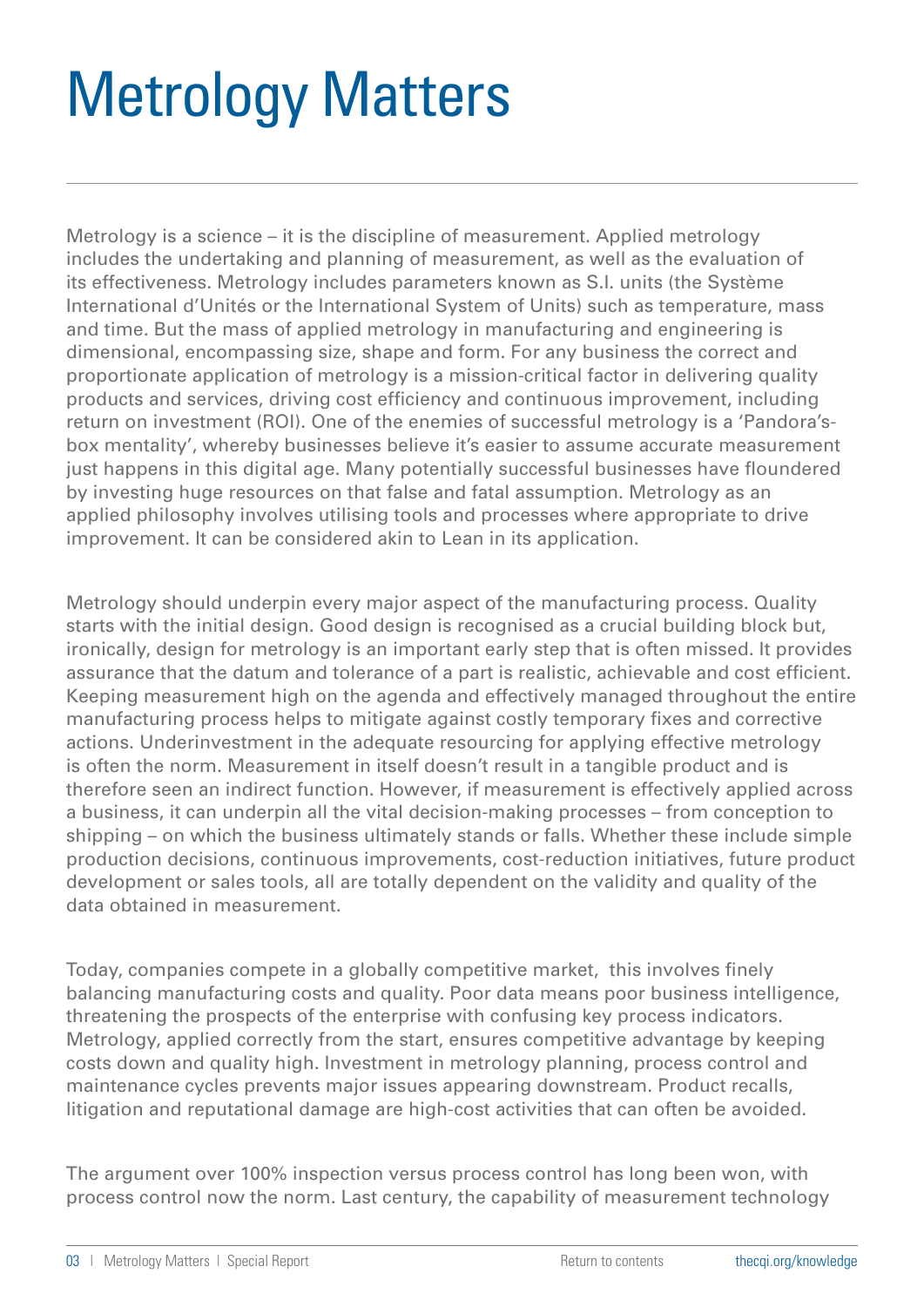usually exceeded that required of the tolerances of the day. The consequence of this was the onset of complacency about measurement, where the button-press and tick-box culture undermined skills and investment. That has all changed. Today, manufacturing processes are more demanding, tolerances have become ever tighter and that culture of complacency has impacted enormously on the effective application of metrology and measurement. Effective and efficient metrology in this brave new world of global competition, tech-savvy markets and value chains is no longer a 'nice-to-have', it's a must-have in order to ensure the competiveness and survival of any business.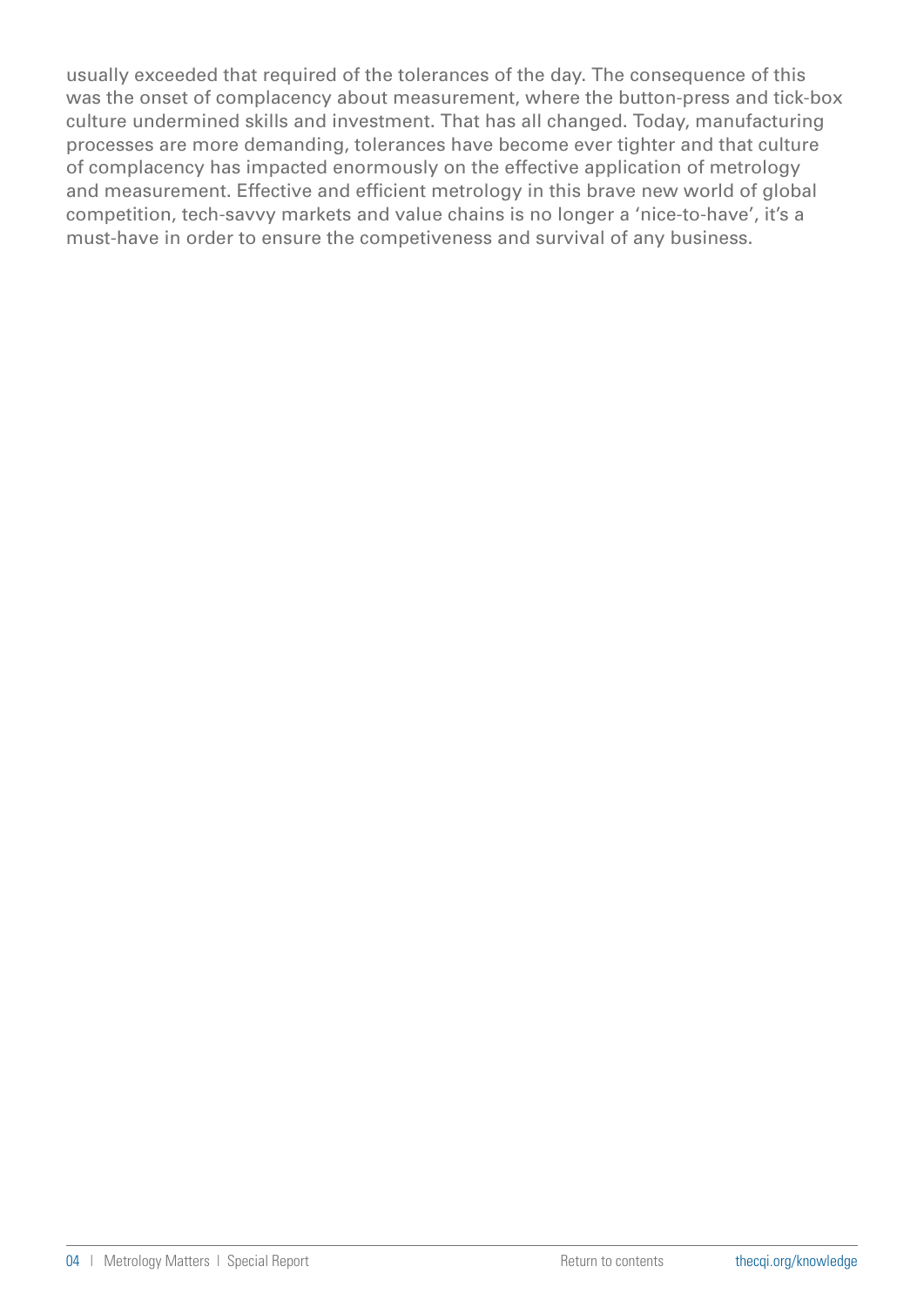### <span id="page-4-0"></span>21st Century Challenge

Manufacturing processes are now more complex and this trend will continue affecting areas such as new material coatings, additive manufacturing and innovative alloys. Tolerances and specifications will become even more exact and precise, driven hard by customer demands in the global market that are sometimes unnecessarily. This will challenge measurement as never before – not only in terms of the measurement tools and processes that will be required, but also in new variations of un-quantified uncertainties that will inevitably arise. New areas of risk, including both threats and opportunities, need to be fully understood.

Industries such as aerospace (who are highly influential in setting supply chain agendas) are already investigating more fit-for-purpose methods of achieving supplier quality audit (SQA). Less often but more thorough audits will be the new norm. Metrology is now firmly prioritised in that agenda and improving those technical areas even further are stated priorities in supplier quality improvement. The automotive and medical devices sectors are not far behind. Previously having a coordinate measuring machine (CMM) onsite was enough for an auditor but it won't be in the near future. Additionally the continual evolution of international standards will have considerable bearing on the methods used by an organisation in maintaining global competitiveness and recruiting and retaining customers worldwide.

Businesses and their respective supply chains could find themselves on either side of a great divide, namely the haves and the have-nots. In terms of technology, processes and skills, the balance will need to be maintained as the bar is raised. If you find yourself left as a have-not and resorting to risk-taking, cutting corners and box-ticking, then the future looks bleak. Short termism and apparent competitiveness may appear alluring initially, but the rate of change of technology coupled with process advances will soon leave you behind. Wise investments driven by sound measurement coupled with the development of engaged customer relationships, will keep you riding the wave. One possible future scenario would be the option to lease or utilise pay-peruse tariffs on technology and the expansion of the contracting-out of measurement technology and skills. New technology with both higher capacity and capability will not only cost more to purchase but will also be more expensive to maintain and calibrate. Consideration has to be given to upskilling and training of the workforce in mastering these new technologies. This is an area where many companies traditionally struggle. For example, in a scenario such as new-part introduction (NPI) even more metrology and measurement will be required to determine process data and stability more promptly. However based on that initial data, large reductions in measurement resource needs will then be possible. A more flexible approach will be necessary unless you are proficient in resource and logistical management or capable of amassing and storing measurement equipment for peak-use only.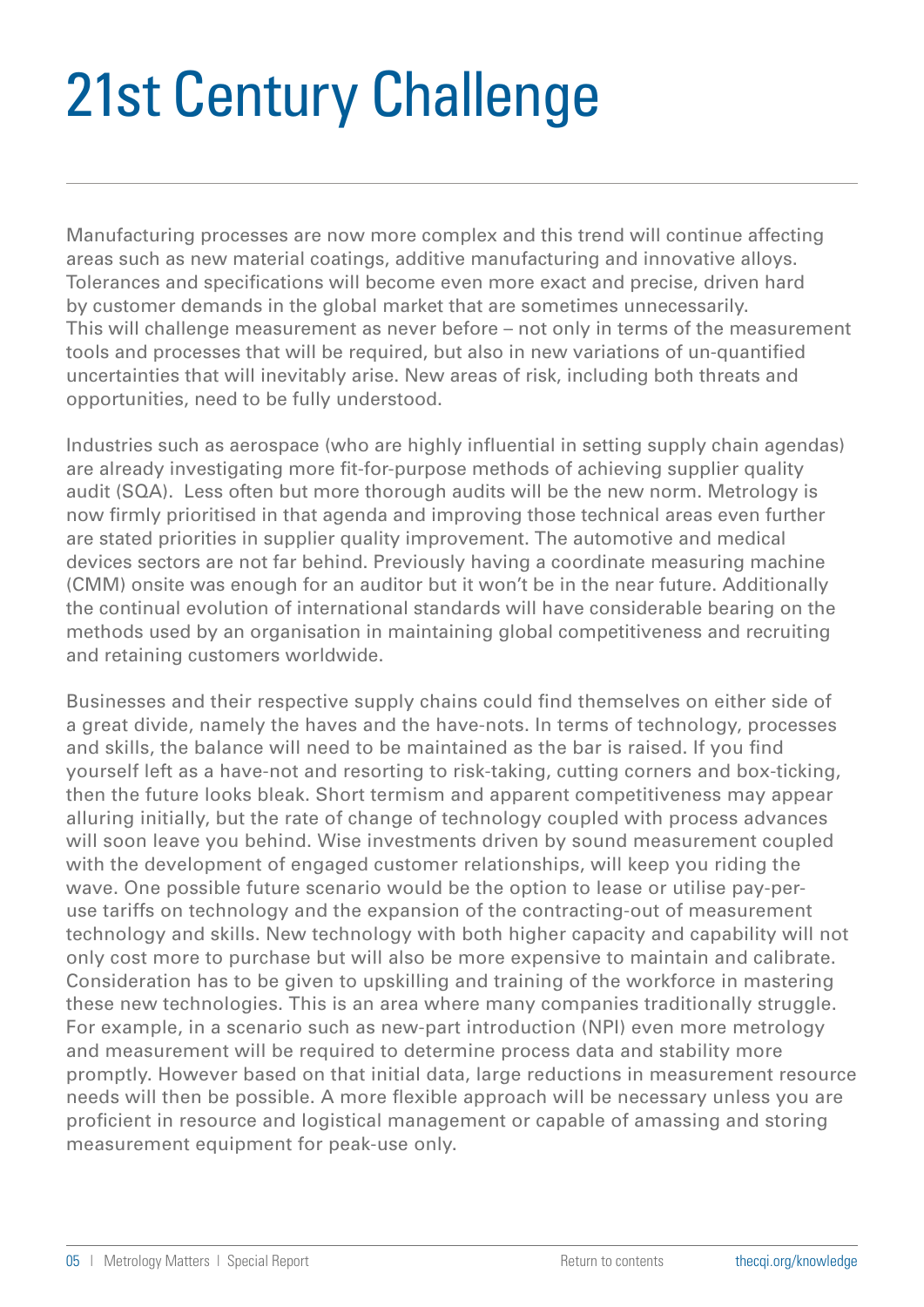The current link between computer-aided design (CAD) and measurement systems software is all about translation and interface – there is no complete and direct linkage in mainstream systems. There has been a growth in measurement systems that can capture mass surface data and in the case of computed tomography (CT), utilising x-ray technology the whole object is captured. This produces a cloud of sampled measured points that represents the measured object. A comparison can be made between the CAD nominal and geometry constructed for evaluation. Such techniques will continue to become more sophisticated, especially when sharing and amalgamating data with other measurement systems.

A question arises: when CAD and measurement inevitably touch, will this be driven by the CAD vendors or by the manufacturers of measurement equipment? They both have different perspectives and both are looking to drive the next generation of measuring devices. This will also challenge our current thinking on measurement strategies, including determining dimensioning and tolerancing. The ultimate question is: how do we truly reflect the positive functional outcome of the part through measurement? The development of new international standards and appropriate adaptations of existing standards will have to take place just to keep on top of technological developments in manufacturing techniques as well as metrology technologies. The probable result of a shift to collection systems, which use combined technology and mass-data, will be a shift to post-measurement analysis with topography of free-form surfaces and key geometrical feature reconstruction taking place automatically as a post process. However this may be almost instantaneous with data collected in shorter time spans. The proficiency of a company to continuously improve and adapt will be paramount in its effective risk management. Understanding what really counts, knowing what actually adds value and investing appropriately in those areas may have once been considered prudent but now it's mandatory for competitive growth. Metrology is a vital and significant discipline in this shaping and influencing of a modern manufacturing business.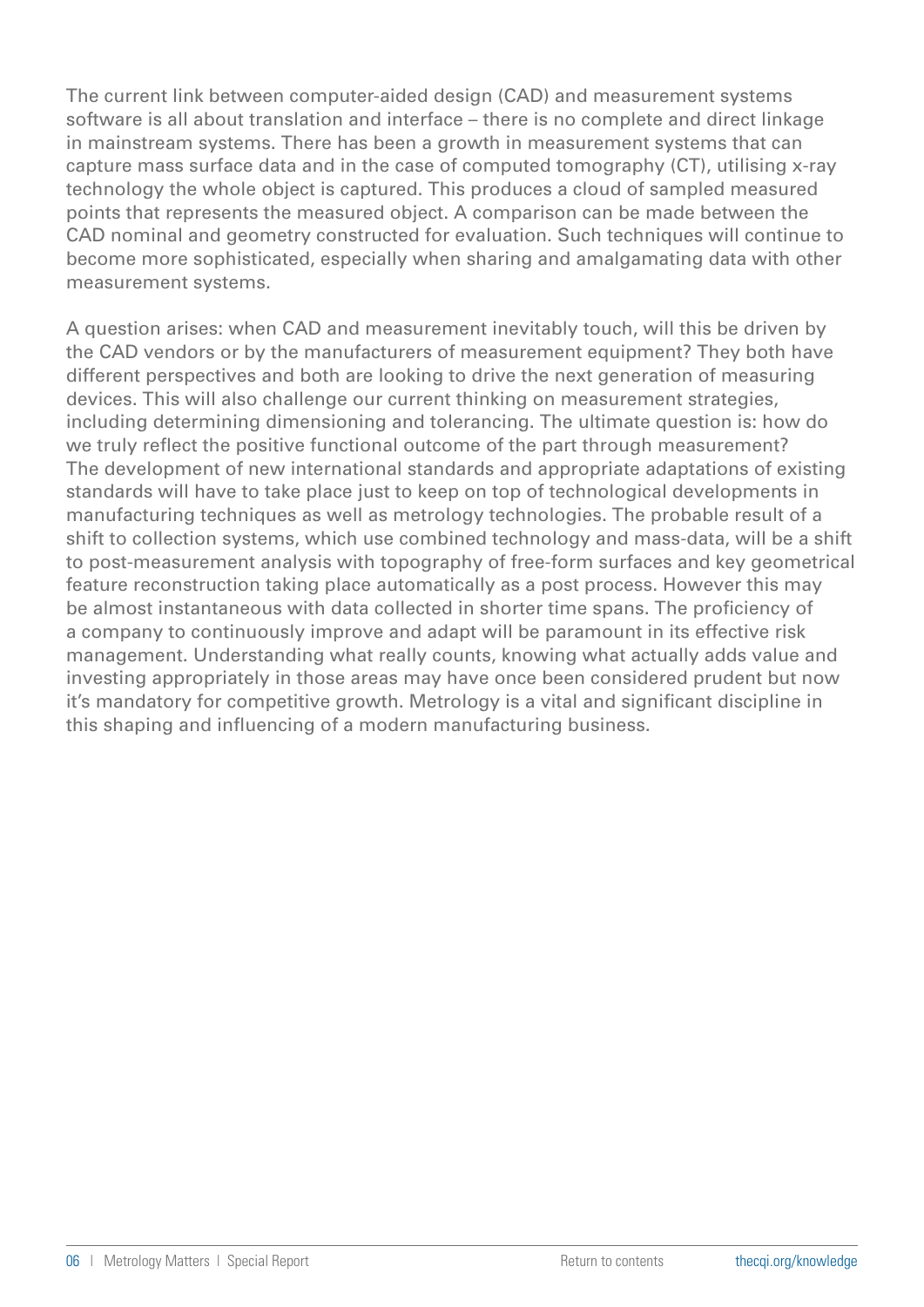#### <span id="page-6-0"></span>Trends in Metrology

The media is rife with stories of quality failures across all industries and sectors. Government, trade associations, institutes and businesses talk of an engineering skills shortage. This has become a skills crisis in some areas. In metrology there is a dearth of measurement professionals at all levels. Metrology has been neglected when compared to other key industrial skills. This lack of investment in measurement along with a flourishing and often confusing technology boom has created a perfect storm that is now breaking. We need to shift the paradigm and quickly.

Traditionally, in the pre-digital age career paths in measurement, such as inspectors and metrology experts, came via the tool room or from experienced machinists. Few formal qualifications existed but metrology content was a crucial element of some apprenticeships. The advent of technology supported by computers, for example coordinate measuring machines (CMM), changed the emphasis of these core skills to technology-related skills. This trend continues apace. However, the effort applied and money spent on technology skills tends to far outstrip the corresponding investments in the underpinning measurement skills of those that must then go on to use the requisite technologies. The tool room and the skilled manual machinist have all but disappeared. The traditional pipeline has dried up and not been replaced. This lack of skilled measurement people is recognised by most manufacturing companies, from inspectors to site metrologists. This is compounded by an equivalent shortage of experienced metrology trainers within training organisations and colleges, where worrying tales of bad practice are taught and perpetuated abound. Over-simplified course materials delivered by people with no relevant measurement experience only serves to exasperate an already frustrating and exposed situation. This raises a Catch-22: is metrology becoming overcomplicated by superficially simplifying the skills needed to execute it appropriately?

This lack of measurement professionals has led to a culture of organisations poaching people rather than nurturing their own talent. Employees are either incentivised to stay or enticed away. Both of these conclude in spiralling wage demands. This happens all the way along the supply chain, not just in the smaller supply chain companies but also among the large companies at the top. Larger organisations can be seen poaching from their own supply chain, which is a remarkably shortsighted approach to the growing skills shortage and only defers the problem rather than fixes it. As organisations in the supply chain lose skilled people they become reluctant or unable to replace them. If they manage to replace them they often fear further poaching of the upskilled replacements, this drives a cautious lack of investment in their own upskilling. This un-virtuous circle guarantees the flow of newly skilled measurement specialists remains stifled – a trend that will only continue if we leave it unchecked. Metrology offers an interesting and valued career with continual development and changing and interesting technology. With manufacturing growth forecasts, metrology offers new starters exciting opportunities. The potential for workforce diversity is good in metrology, with new talent potentially available if we can provide the gateways, opportunities and career pathways to bring that new talent in.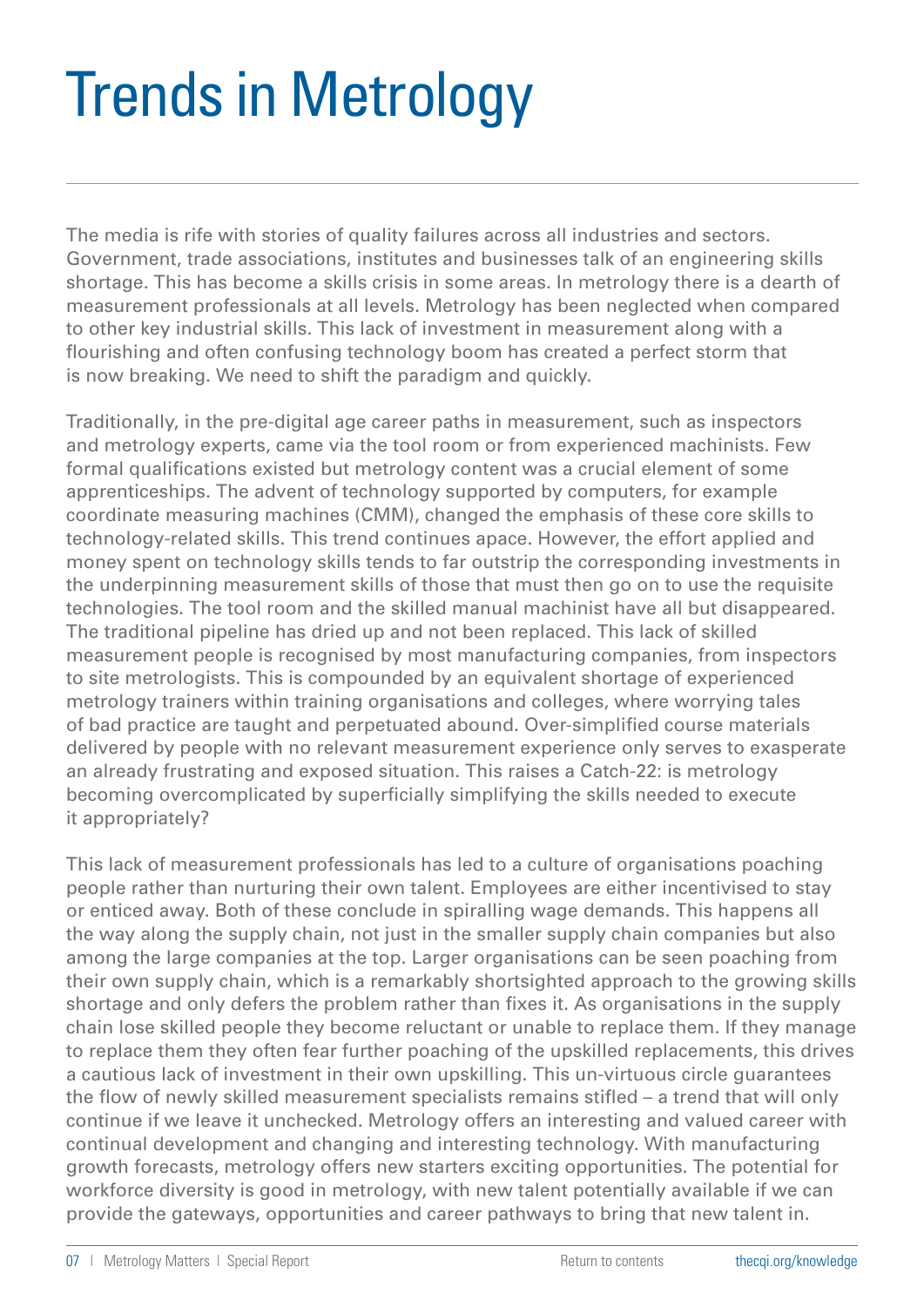Metrology has historically been about component measurement and verification and only a few sectors, such as packaging are measuring to assure an automated production line process. In-process measurement in highly automated production is used to detect and remove defective parts that may cause stoppages in those automated lines, and this is becoming more prevalent as automation spreads. For example, the neck ring of a cola bottle is not for the drinker's benefit, its function is purely to help move the bottle around the plant during the automated manufacturing and filling processes. The growth of automation in the wider manufacturing sectors and the automation of large-volume assembly is now driving a new trend in metrology, namely process-driven metrology.

Metrology has historically been about component measurement and verification, with only a few sectors, such as packaging, measuring to assure an automated production line process. For example, the neck ring of a cola bottle is not for the drinker's benefit, its function is purely to help move the bottle around the plant during the automated manufacturing and filling processes. In-process measurement in highly automated production is used to detect and remove defective parts that may cause stoppages in those automated lines, and this is becoming more prevalent as automation spreads. The growth of automation in the wider manufacturing sectors and the automation of large-volume assembly is now driving a new trend in metrology, namely process-driven metrology.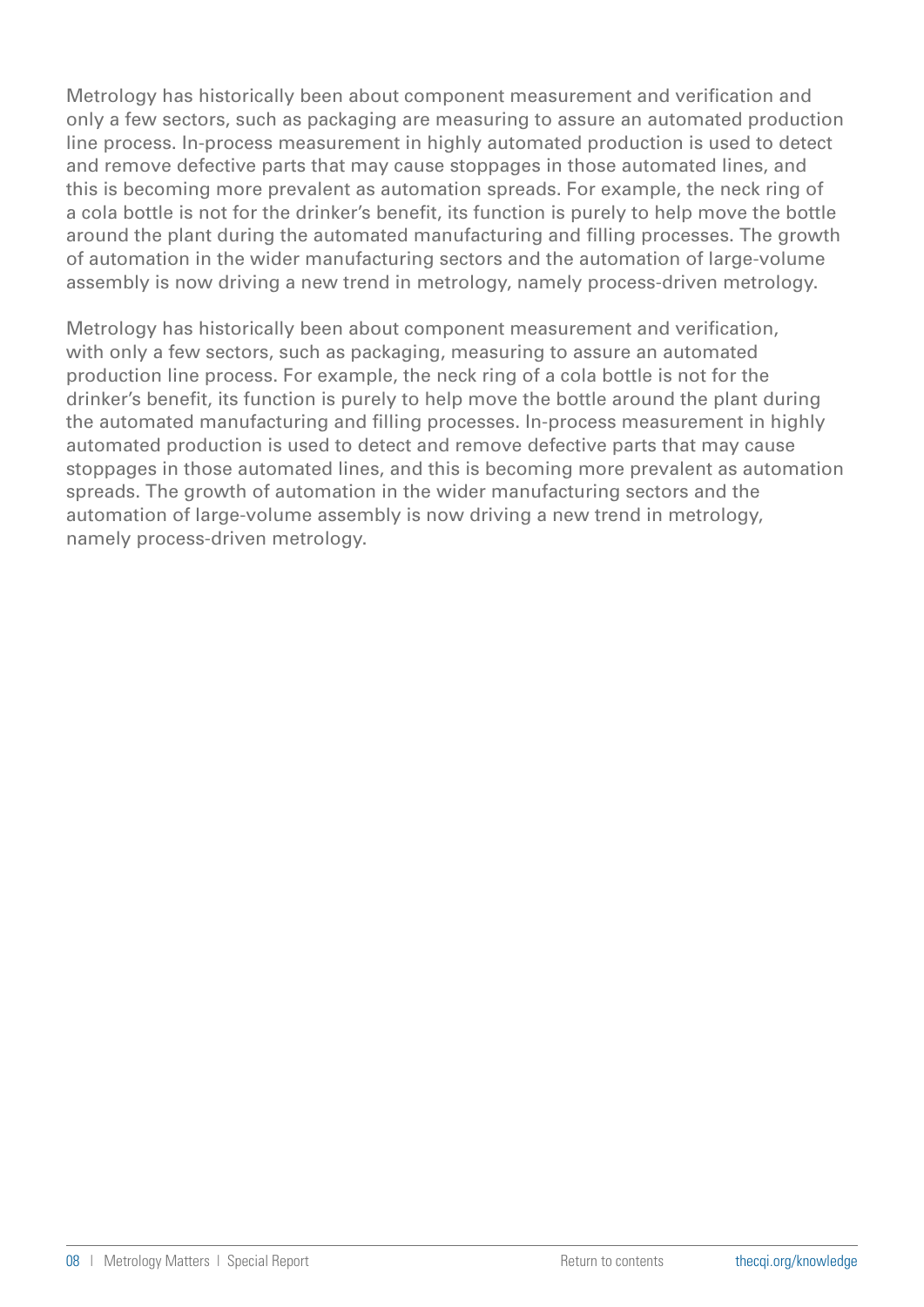#### <span id="page-8-0"></span>Organisational Views

The measurement landscape is complex. From an equipment and technology perspective the consolidation of measuring equipment brands into large, international organisations is enabling unprecedented investment in new technologies and software development. It also means technology innovation is picked up and brought to market quickly, sometimes through acquisition of compatible technologies.

With regard to skills and training there are examples of good intentions but generally there is a lack of clear skills pathways and qualifications. Metrology is an undervalued profession and it needs leadership and direction and to give it a deserved professional footing – something we at Coventry University are keen to make happen. By organising as a community, metrology and measurement could benefit from a raised profile within employer skills, gaining wider recognition and support through both private and public funding. We are also addressing employer's need for apprenticeships and undergraduate degrees that have better metrology content underpinning them. As new measurement technology and software evolves those skills need to be given higher priority with a greater understanding of the core underpinning themes such as uncertainty, gauge capability, traceability and measurement strategy, with new technologies to meet corresponding technology-specific idiosyncrasies. These and other metrology tools lead to good data generation and confidence in process stability. Good data enables better decision-making. Conversely, bad data will confuse, undermine and ultimately derail improvement initiatives.

No one entity or event is responsible for the decline in metrology skills. All organisations from government and trade organisations to stakeholders need to put some thought to metrology. But we cannot hide the fact that many employers also need to look at how they are mapping and investing in skills development. Even with the best technology and a competent workforce you could still end up stagnant, fixed in the past and repeating mistakes. Especially if you do not consider how metrology can drive and monitor improvement. As required skills become more advanced, so increases the lead times to train a competent workforce in utilising those skills. A three-year apprenticeship or graduate programme is an important base but by no means the complete picture. The finished article, by immersion within a business, will take additional time and the ability to continually adapt lifelong learning and development to keep abreast of technology. This needs to be addressed both at a national level, to prepare a pool of talent, and within individual company pipelines of trainees with a clear progression plan. One option is a collaborative group managing an industry pool of new, skilled, talent – something we at Coventry University are keen to explore with employer support. The alternative, as mentioned earlier, is short termism, with the problems of employee poaching, rising salaries or the acceptance of low skilled staff as a fait accompli. More than two million new engineers will be needed by 2020. Half of these will replace those due to retire in that timescale. Companies have to start planning for this now. This loss of tacit expertise and knowledge cannot be underestimated.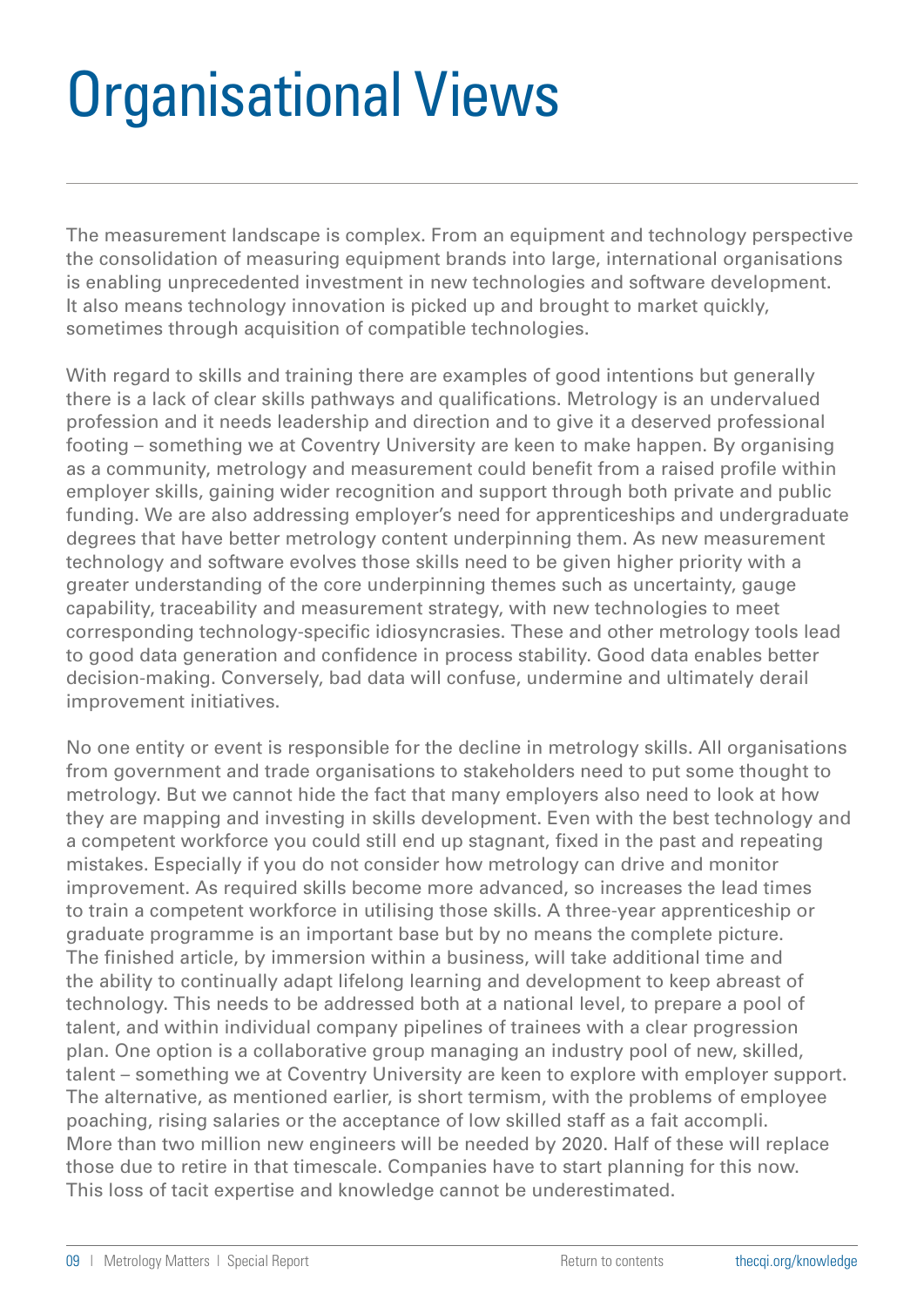### <span id="page-9-0"></span>Building on Success

The current coalition government, and indeed all the major political parties, are very keen to see the UK manufacturing base expand, with the focus on advanced manufacturing and added-value manufacturing. They are still investing and funding is available for the right initiatives across the UK. The drive is in employer-valued training, creating skills pathways and delivering courses that student's want and employer's need. one challenge is that metrology has no single coherent voice and there isn't any significant employer-led representation. Leadership is essential.

At Coventry University we are working towards this but we need support and help from both industry and major stakeholders, so please get involved. We are passionate and ambitious in raising awareness, and we want to collaborate with other parties in creating a momentum capable of delivering an organised strategy for the future. We welcome any organisation to contact us and share this passion to help make this happen. We already offer skills and training for measurement specialists as well as providing qualifications for those wishing to progress into higher education. We also conduct consultancy and research in metrology and across manufacturing and engineering. We are working hard to make sure our undergraduate and post-graduate courses are fit for purpose with respect to manufacturing and engineering needs. In this we have been highly successful but there is much more to do.

Various landscape changes will have a significant impact on skills planning in the immediate future and the new trailblazer apprenticeships are a great opportunity to drive measurement apprenticeships, but they come with a caveat. There is a danger of fragmentation of exactly what the apprenticeship covers, however a cohesive employer-led initiative, in conjunction with Coventry University and others, could drive this ambition for the benefit of all.

'Big bang' failures have become rare, today's failures are far more subtle and gradual but still lethal. A steady, creeping decline into obsolescence can happen without businesses truly realising what is going wrong, and more importantly understanding why.

We can launch ingenious new technologies and effectively trade in the world markets, however that initial advantage must be coupled with sustainable skills underpinning those innovations. New advanced manufacturing start-ups attract new talent, but without a corresponding skills development plan that energy and momentum will soon be lost. This will result in an inevitable race to the bottom – losing that important balance between manufacturing cost and quality.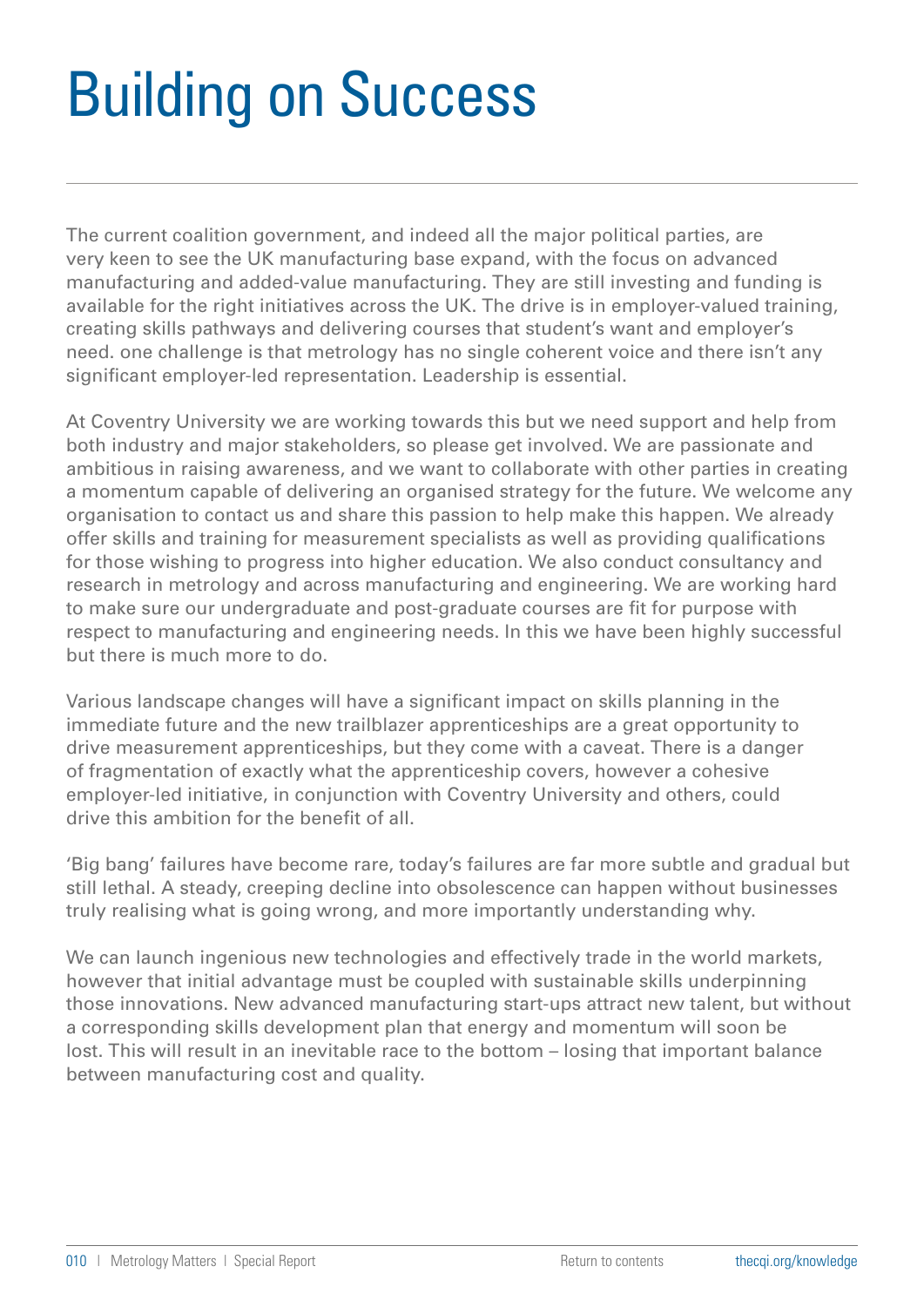## <span id="page-10-0"></span>A Community for Change

All the world's metrology problems cannot be cured in one fell swoop. We don't understand them all fully yet and in a fast-changing landscape this is likely to remain the case. There is no magic bullet that will solve these challenges and it is certainly not just a case of throwing money at these issues. Poor metrology is hitting big and small, rich and poor companies equally. We need an open, honest, adult dialogue to stimulate debate, leading to a process of reflection and then change. Proactive engagement with likeminded people can lead to practice that has clear intent and direction with a commensurate high profile able to be mapped to stakeholder funding and support.

Passion, resolve and ambition are mandatory in dealing with the metrology challenge but it must be tempered with realism. In skills training a passionate, well-intentioned fool is more dangerous than a charlatan. Incremental, sustainable steps as opposed to giant leaps initiate the journey of improvement and this often starts by understanding the root cause of the problem – a lack of core skills in the workforce.

Quality managers and engineers will recognise many of the points raised and point to the frustration of having little support outside of quality circles. Ensuring metrology connects with company production costs and improvement benefits, with visible returns on investment, are all ways to get wider attention (particularly from the finance director) for effectively tackling measurement issues.

Aligning future needs and mapped to technology developments with effective and efficient skills management, acquiring new talent and the utilisation of appropriate tools and competencies will focus efforts in dealing with the challenge of innovation and change. Progression planning, succession planning and the understanding of what qualifications exist are important in the recruitment and retention of a successful workforce. But these individual elements cannot be done in isolation.

To compete on the world stage a measurement community driving the skills, needs, qualifications and standards are needed. A powerful, consistent, cohesive influential voice representing all the relevant stakeholders would be a very significant asset for UK plc. We at Coventry University want to be at the heart of that ambition.